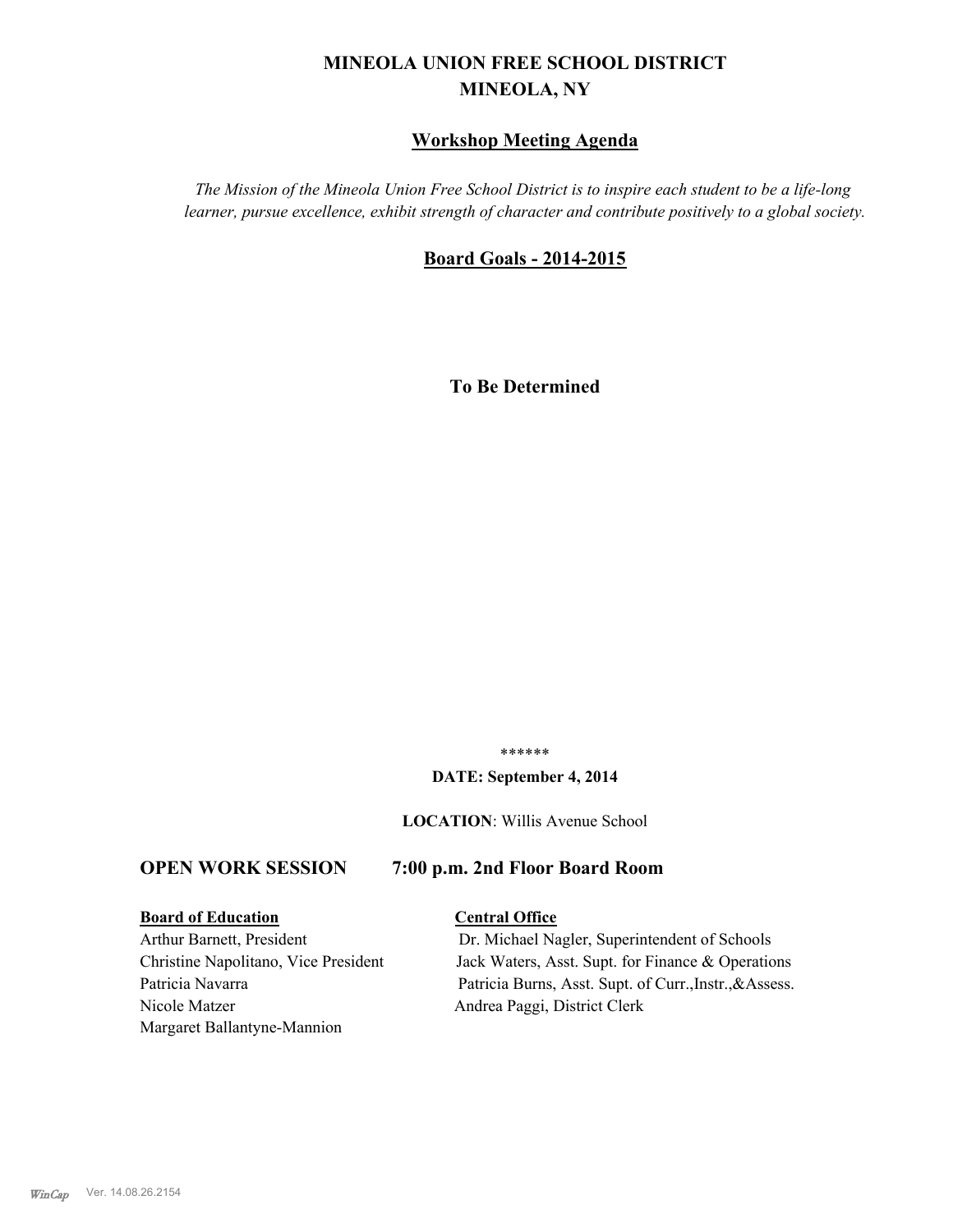**A. Call to Order B. Pledge of Allegiance C. Reading of Mission**

- **D. Moment of Silent Meditation**
- **E. Dais & Visitor Introductions**
- **F. High School Student Organization Report**

# **G. BOE Reports**

- **a. Comments from Board Trustees**
- **b. Comments from Board President**
- **c. Comments from Superintendent**

**H. Old Business**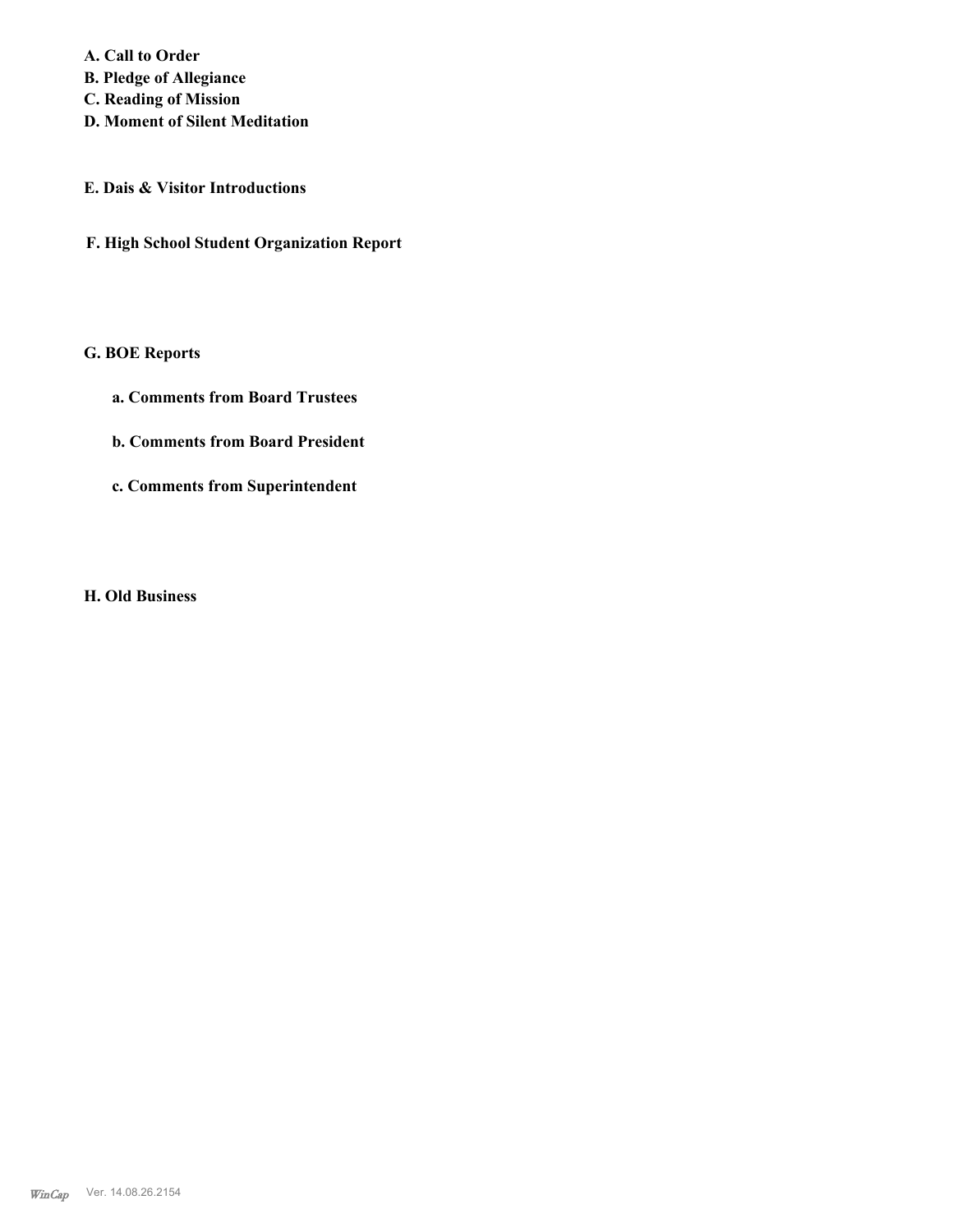### **I. New Business**

### **Approval of License Agreement with Portuguese Cultural Society**

**RESOLUTION # 13- BE IT RESOLVED** that the Board of Education approves the license agreement between the Mineola Union Free School District and the Portuguese Cultural Society Julio Dinis, LTD, commencing on September 1, 2014 and terminating on June 30, 2015.

| <b>Motion:</b><br>Second: |     |  |
|---------------------------|-----|--|
| Yes:                      | No: |  |
|                           |     |  |
|                           |     |  |
|                           |     |  |
|                           |     |  |
| Passed:                   |     |  |

#### **J. Consensus Agenda**

**RESOLUTION # 14 -BE IT RESOLVED** that the Board of Education approves the consensus agenda items J.1.a. through J.7.a., as presented.

| <b>Motion:</b><br>Second: |     |
|---------------------------|-----|
| Yes:                      | No: |
|                           |     |
|                           |     |
| Passed:                   |     |

### 1. **Accepting of Minutes**

That the Board of Education accepts the minutes of the July 24, 2014 Business Meeting,and the August 7, 2014 Business Meeting Meeting as presented. a.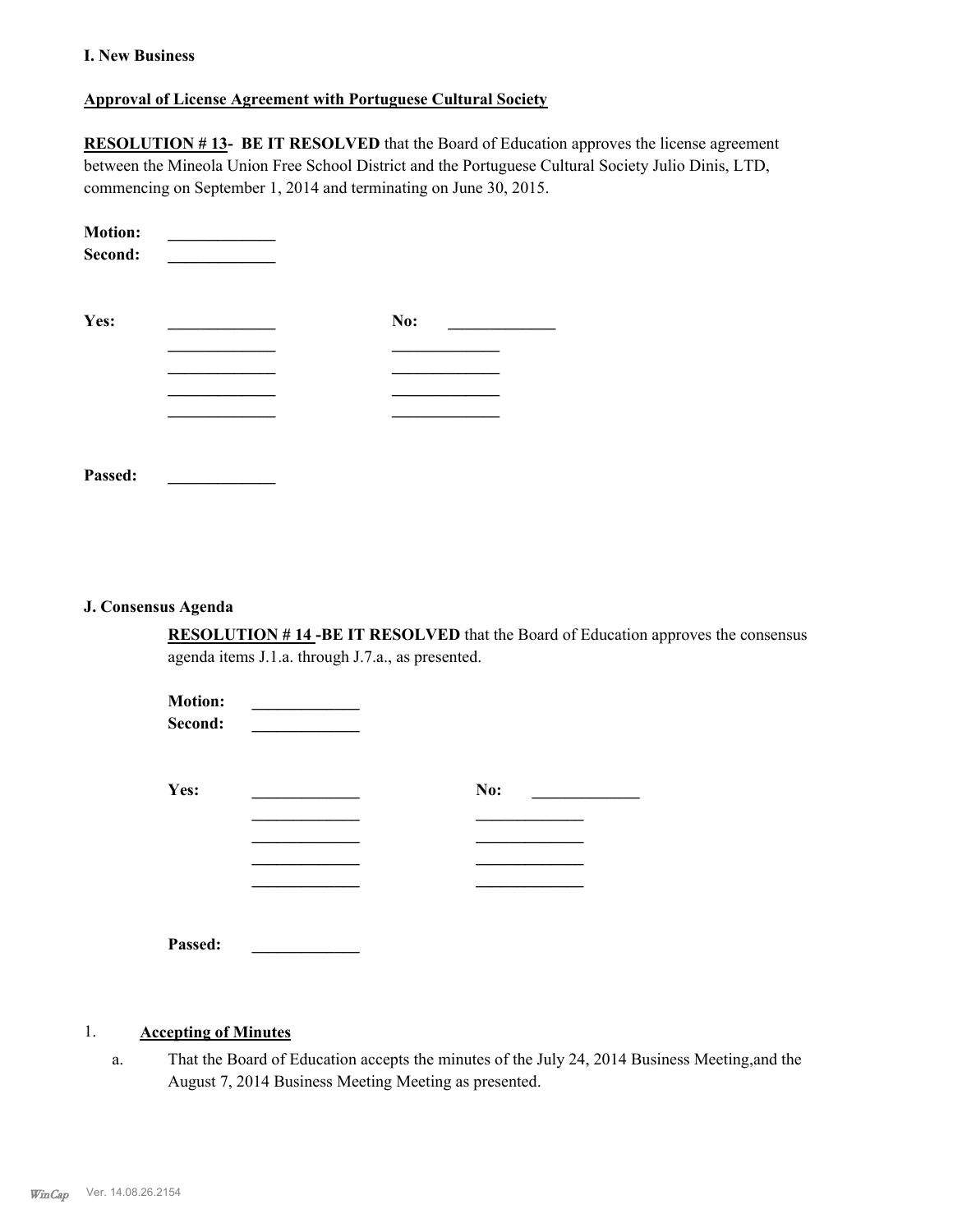# 2. **Instruction**

- a. Resignation(s)
- That the Board of Education accepts the resignation of AJ Hepworth, High School Science Instructional Leader, effective August 15, 2014. 1.
- That the Board of Education accepts the resignation of Valerie Taylor, Part Time Social Worker (Drug and Alcohol Grant), effective August 10, 2014. 2.
- That the Board of Education accepts the resignation of Laura P. Pombonyo, part time (.2) Home & Careers Teacher, effective August 26, 2014. 3.
- b. Appointments Instruction
- That the Board of Education approves the appointment of Jillian Vento, to the position of part time/hourly paid Special Education Teacher at St. Aidan's, effective September 1, 2014 to June 30, 2015. Salary: \$55.04 per hour. 1.
- That the Board of Education approves the appointment of Charyn Restituyo, to the position of Probationary Elementary Teacher effective September 1, 2014. Probationary Period: September 1, 2014 to August 31, 2016. Salary: MA+10, Step 8, \$91,152. 2.
- That the Board of Education approves the appointment of Elyse Davidson, to the position of part time (.7) Social Worker (Drug & Alcohol Grant), effective October 1, 2014 to June 30, 2015. Salary: .7 of MA, Step 1, \$68,282 equalling \$47,797 pro rated. 3.
- The Board of Education approves the appointment of Jennie Fahey, to the position of High School STEM Instructional Leader, starting approximately October 1, 2014. Probationary Period: October 1, 2014 to September 30, 2017. Salary: to be determined. 4.
- The Board of Education approves the appointment of Meagan Lyons, to the position of Leave Replacement Teacher for Lisa Balogh at Hampton Street, effective September 1, 2014 to June 30, 2015. Salary: BA, Step 1, \$58,706. 5.
- The Board of Education approves the appointment of Katelynn Schmidt, to the position of part time (.5) Pre-K teacher, effective September 1, 2014 to June 30, 2015. Salary: .5 of \$42,210 equalling \$21,105. 6.
- The Board of Education approves the appointment of Sarah LaSorsa, to the position of Probationary Music Teacher, effective September 1, 2014. Probationary Period: September 1, 2014 to August 31, 2017. Salary: BA, Step 1, \$58,706. 7.
- Appointment(S) Sub Teacher per diem The Board of Education accepts the following individual(s) as Per Diem Substitute Teacher(s) for the current school year, at a daily rate of \$100.00 per day; and retirees at a daily rate of \$125.00 per day.: c.

| EMPLOYEE NAME       | <b>EMPLOYEE CERTIFICATION</b> |
|---------------------|-------------------------------|
| Jillian Vento       | SWD (Grades 1-6)              |
| Katelynn R. Schmidt | Early Childhood Ed(Birth - 2) |

- d. Appointments 45 Day Subs
- The Board of Education approves the appointment of Dana McDonough, to the position of 45 Day Substitute Teacher for Maureen Reyhanian, effective September 1, 2014 to on or before June 30, 2015. Salary: Days 1-20, \$100.00, Days 21-39 \$110.00, Days 40-45 \$120, Day 46 contract salary MA, Step 1, \$68,282. 1.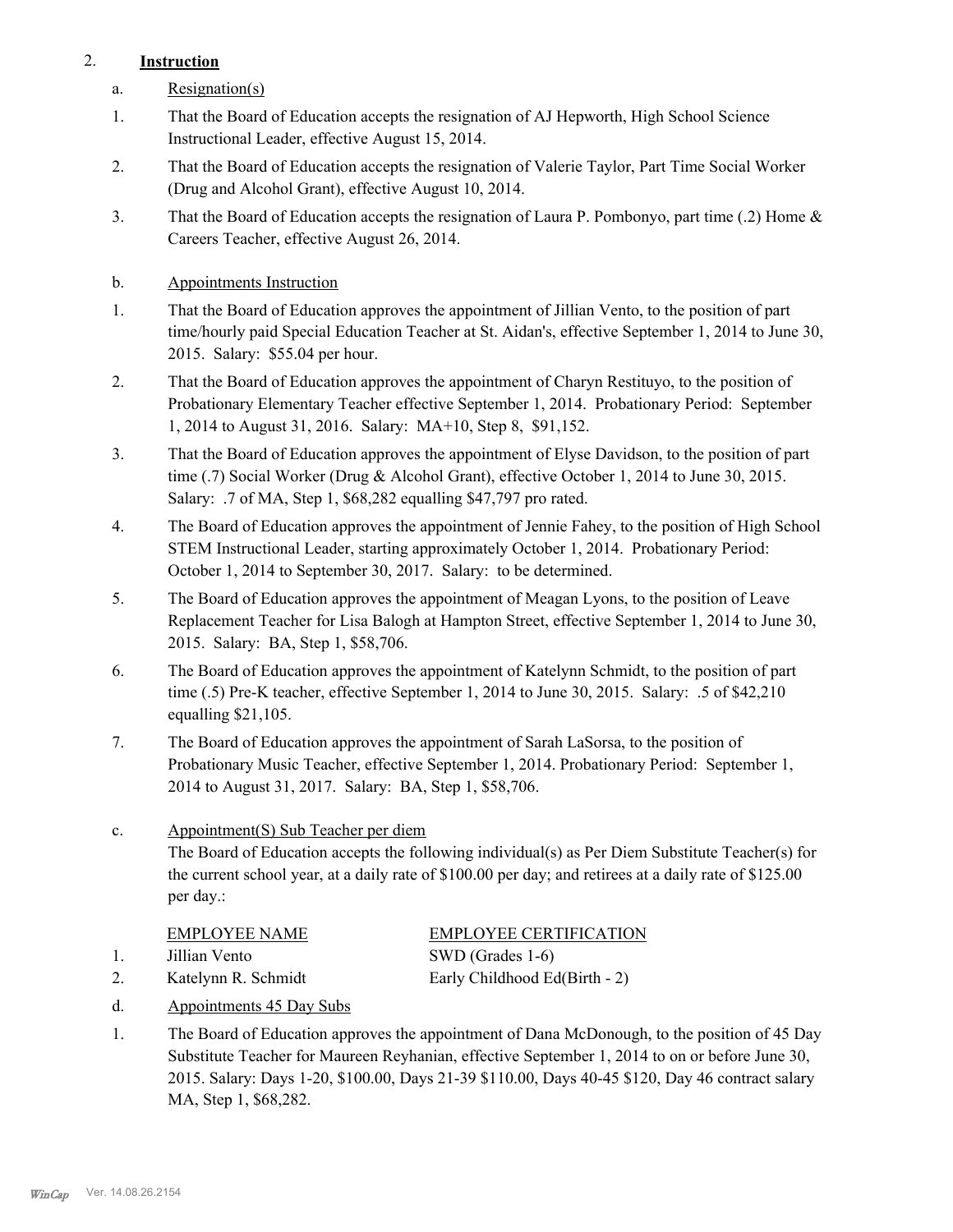That the Board of Education approves the appointment of Kaitlin Smith, to the position of 45 Day Substitute Teacher for Maryanne Beach, effective September 1, 2014 to on or before June 30, 2015. Salary: Days 1-20, \$100.00, Days 21-39 \$110.00, Days 40-45 \$120, Day 46 contract salary MA, Step 1, \$68,282 pro rated. 2.

#### e. Appointment(S) Perm Sub

- The Board of Education approves the appointment of Jillian Vento, to the position of .8 Permanent Substitute Teacher at Jackson Avenue, effective October 1, 2014 to May 31, 2015. Salary: \$80 per day. 1.
- The Board of Education approves the appointment of Katelynn Schmidt, to the position of parttime (.5) Permanent Substitute Teacher, effective October 1, 2014 to May 31, 2015. Salary: \$50 per day. 2.

#### Facilitators f.

That the Board of Education approves the appointment of the following staff for the 2013-2014 APPR Facilitators:

| SCHOOL  | <b>EMPLOYEE NAME</b> | <b>STIPEND</b> |
|---------|----------------------|----------------|
| Hampton | Denise M. Maynard    | \$1,000.00     |
| Jackson | Janice A. Killelea   | \$1,000.00     |
| Meadow  | Bruce M. Vatske      | \$1,000.00     |
| Middle  | Matthew Deluca       | \$1,000.00     |
| Middle  | Peter J. Carlson     | \$1,000.00     |
| High    | Frank J. Massaro     | \$1,000.00     |
| High    | Suzanne Sabatini     | \$1,000.00     |

#### Appointment(s) Coaches g.

That the Board of Education approves the appointment of the following coaches for the current school year:

| <b>POSITION</b>            | <b>EMPLOYEE NAME</b>    | <b>STEP</b> | <b>STIPEND</b> |
|----------------------------|-------------------------|-------------|----------------|
| Varsity Football           | Daniel Guido            | 3           | \$10,745.00    |
| Varsity Football Assistant | John J. Tortora         | 3           | \$7,344.00     |
| Varsity Football Assistant | Helmut Bohringer        | 3           | \$7,344.00     |
| JV Football Assistant      | Glenn M. Cocoman        | 3           | \$6,314.00     |
| 7/8 Football               | <b>Matthew Antoniou</b> | 3           | \$6,314.00     |
| 7/8 Football Assistant     | Christopher M. Schacca  | 3           | \$5,799.00     |
| 7/8 Football Assistant     | Mario Villa             | 3           | \$5,799.00     |
| <b>Varsity Soccer</b>      | Paulo A. Pereira        | 3           | \$7,848.00     |
| Soccer-Varsity Asst        | Albert Cavalluzzo       | 3           | \$5,350.00     |
| 7th Grade Boys Soccer      | Joseph P. Cerulli       | 3           | \$4,788.00     |
| 8th Grade Boy's Soccer     | Donald A. Leopardi      | 3           | \$4,788.00     |
| Girl's Varsity Soccer      | Katherine P. Bennett    | 3           | \$7,848.00     |
| Girl's Varsity Soccer Asst | Tara M. McDonnell       | 3           | \$5,350.00     |
| Girl's JV Soccer           | Bruce M. Vatske         | 3           | \$5,460.00     |
| 8th Grade Girl's Soccer    | Kevin A. Murphy         | 3           | \$4,788.00     |
| Girl's Varsity Volleyball  | Hyunah Park             | 3           | \$7,848.00     |
| Girl's JV Volleyball       | <b>Hilary Pavels</b>    | 3           | \$5,460.00     |
| Golf                       | Alfred Weidlein, Jr     | 3           | \$4,433.00     |
| <b>Cross Country</b>       | Thomas J. Leninger      | 3           | \$5,460.00     |
| Cheerleadering - Fall      | Laura Kligman           | 1           | \$3,384.00     |
| JV Football                | Mark Miller             | 3           | \$6,825.00     |
| JV Boy's Soccer            | Robert M. Mendes        | 1           | \$4,272.00     |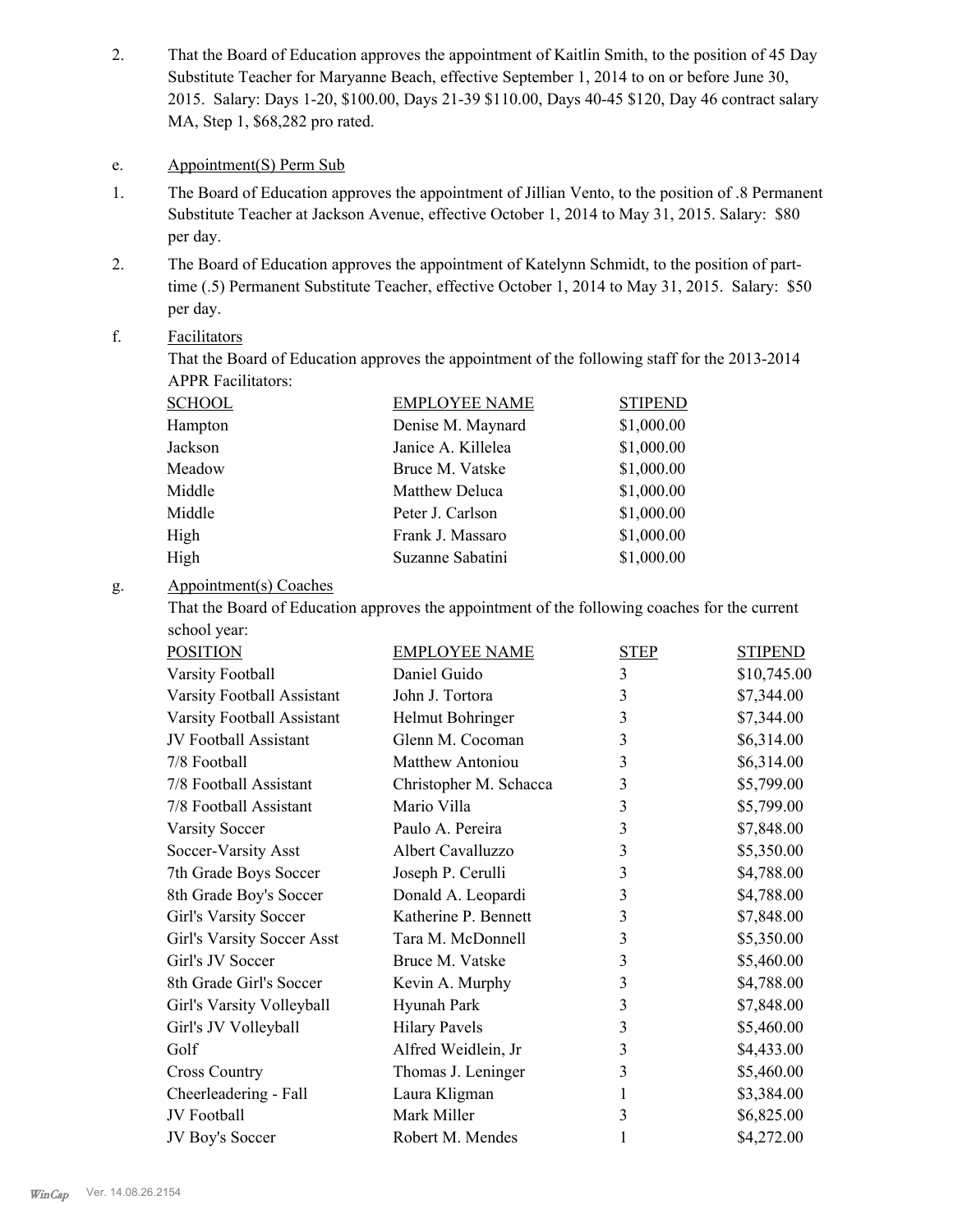|     | <b>POSITION</b>                                                                         | <b>EMPLOYEE NAME</b>                                | <b>STEP</b>     | <b>STIPEND</b> |
|-----|-----------------------------------------------------------------------------------------|-----------------------------------------------------|-----------------|----------------|
|     | 7th Grade Girls Soccer                                                                  | Nicholas A. Tonini                                  |                 | \$3,935.00     |
| h.  | Appointment(S) Marching Band Staff                                                      |                                                     |                 |                |
|     | That the Board of Education approves the following staff members for the Marching Band: |                                                     |                 |                |
|     | <b>POSITION</b>                                                                         | <b>EMPLOYEE NAME</b>                                | <b>STIPENDS</b> |                |
| 1.  | Marching Band Director                                                                  | Frank N. Mauriello                                  | \$5,050.00      |                |
| 2.  | Marching Band Asst Director                                                             | Christopher J. Bonacorsa                            | \$2,868.00      |                |
| 3.  | Marching Band Wind Coach                                                                | Timothy M. Doran $(1 \text{ of } 2)$                | \$1,793.00      |                |
| 4.  | Marching Band Wind Coach                                                                | Erin T. Citrano $(2 \text{ of } 2)$                 | \$1,793.00      |                |
| 5.  | Marching Band Percussion Coach                                                          | Kenneth M. Frank (1 of 2)                           | \$1,793.00      |                |
| 6.  | Marching Band Percussion Coach                                                          | Chris Rossi (2 of 2)                                | \$1,793.00      |                |
| 7.  | Marching Band Guard Coach                                                               | Ashley Sandy                                        | \$2,151.00      |                |
| 8.  | Marching Band Guard Coach                                                               | Kevin Merino                                        | \$2,151.00      |                |
| 9.  | Marching Band Guard Coach                                                               | Richard J. Tarantola                                | \$2,151.00      |                |
| 10. | Marching Band Guard Coach                                                               | Justin Nickell (1/2 stipend)                        | \$1,075.50      |                |
| 11. | Marching Band Guard Coach                                                               | Jack Fiore (1/2 stipend)                            | \$1,075.50      |                |
| 12  | Marahing Dand Guard Coach                                                               | $\text{Nicholog } \text{Hall}(1/2 \text{ etinard})$ | <b>C107550</b>  |                |

12. Marching Band Guard Coach Nicholas Hall(1/2 stipend) \$1,075.50 13. Marching Band Guard Coach Amy Steinmann(1/2 stipend) \$1,075.50 14. Marching Band Percussion Dir John M. Oddo \$2,868.00 15. Marching Band Drill Writer Michael R. Coppola \$4,338.00 16. Marching Band Drill Arranger Frank Mauriello (1/2 stipend) \$896.00 17. Marching Band Drill Arranger John Oddo (1/2 stipend) \$896.00 18. Marching Band Guard Director Nicholas A. Ashley \$3,384.00 19. Winter Guard Director Nicholas A. Ashley \$4,303.00 20. Winter Guard Asst Director Frank N. Mauriello \$1,434.00 21. Winter Guard Coach Ashley Sandy \$985.00 22. Winter Guard Drill Writer Rachel M. Montanez \$3,384.00

#### 3. **Instruction: Contracted**

a.That the Board of Education approves an agreement between the Mineola UFSD and Fred Robert Bocchino, Heart of Change, consultant to work with Principals and Key Leaders (teachers) for the 2014-2015 school year.

b.That the Board of Education approves an agreement between the Mineola UFSD and Maria Dove, consultant to work with the ESL Teachers for the 2014-2015 school year.

c.That the Board of Education approves an agreement between the Mineola UFSD and Cristian R. Solorza, consultant from Bank Street College of Education to work with Principals and teachers for the 2014-2015 school year.

d.That the Board of Education approves an agreement between the Mineola UFSD and Linda Annapolen, consultant to perform Instructional Coaching with the teachers in Fundations and Professional Development workshops for the 2014-2015 school year.

e.That the Board of Education approves an agreement between the Mineola UFSD and Jesus Fraga, consultant to work with district social workers for the 2014-2015 school year.

f.That the Board of Education approves an agreement between the Mineola UFSD and Perspective Software for the 2014-2015 school year.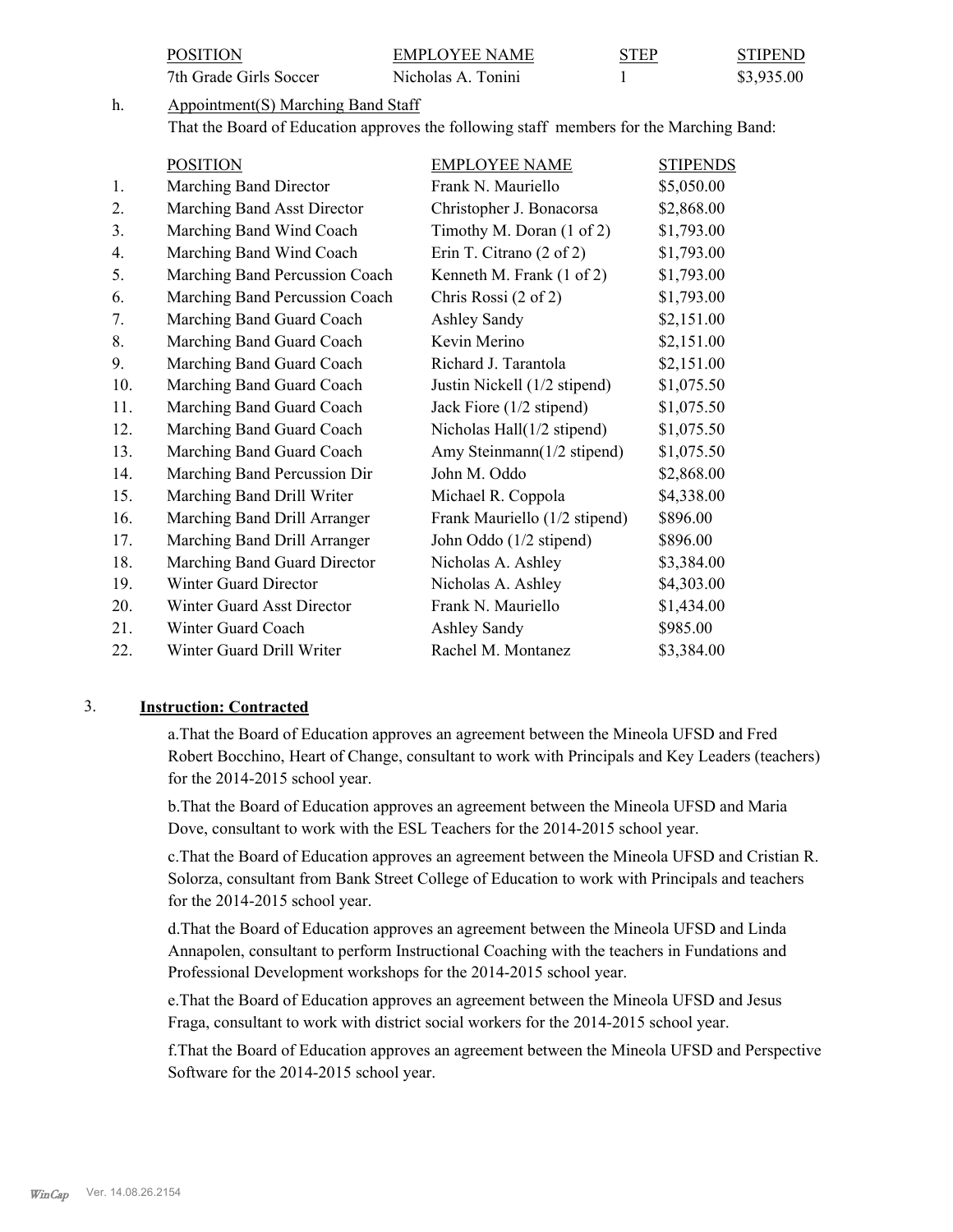# 4. **Civil Service**

- a. Resignation(s)
- That the Board of Education accept the resignation of Andrea M. Paggi, part time Teacher Aide at Meadow Drive School, effective August 22, 2014. 1.
- That the Board of Education accept the resignation of Cindy A. Velez, part time Greeter at Meadow Drive School, effective August 22, 2014. 2.
- That the Board of Education accept the resignation of Lorraine Arras, part time Teacher Aide at the High School, effective September 2, 2014. 3.
- b. Appointments
- That the Board of Education approve the appointment of Andrea Paggi, to the position of part time Typist Clerk in the Pupil Personnel Services Office, effective August 25, 2014. Salary will be \$21.03 on Step 1. Probation is 8 weeks. 1.
- That the Board of Education approve the appointment of Karen Volpe, to the position of 11 month Account Clerk in the Business Office, to replace Patricia Blainey, who retired, effective September 2, 2014. Salary will be \$47,270 on Step 3; probation is 26 weeks. 2.
- That the Board of Education approve the appointment of Cindy Velez, to the position of 11 month Typist Clerk at Meadow Drive School, to replace Joanne O'Connell, effective August 26, 2014. Salary is \$38,742 on Step 1; probation is 26 weeks. 3.
- c. Leave(s) of Absence
- That the Board of Education approve an extension of a paid Medical Leave of Absence to Gonzalo Gonzalez, Cleaner at the High School, effective August 6, 2014 through October 15, 2014. 1.
- That the Board of Education approve a paid Medical Leave of Absence to Eileen Turano, Teacher Aide at the High School, effective September 2, 2014 through November 3, 2014. 2.
- d. Resignation(s)
- That the Board of Education accept with regret, the resignation of Loretta Sciabarassi, part time Teacher Aide at the High School, for the purpose of retirement, effective September 2, 2014. 1.
- e. Leave(s) of Absence
- That the Board of Education grant a request to Marie Verzi, part time Teacher Aide at Hampton Street School, an Unpaid Medical Leave of Absence, effective September 1, 2014 through September 30, 2014. 1.
- f. Reappointments
- That the Board of Education approve the reappointment of Mary McGuinness, to the position of part time School Nurse, effective September 1, 2014 through June 30, 2015. Salary will be \$23,578.50 on Step 2. 1.

## 5. **Business /Finance**

# a. **Budget Appropriation Adjustment**

1. That the Board of Education approves the acceptance of revenue for the Virtual Summer BOCES Program in the amount of \$6,175.00 and makes appropriation increase adjustments to the following Budget Code: A 2110.490.00.0000.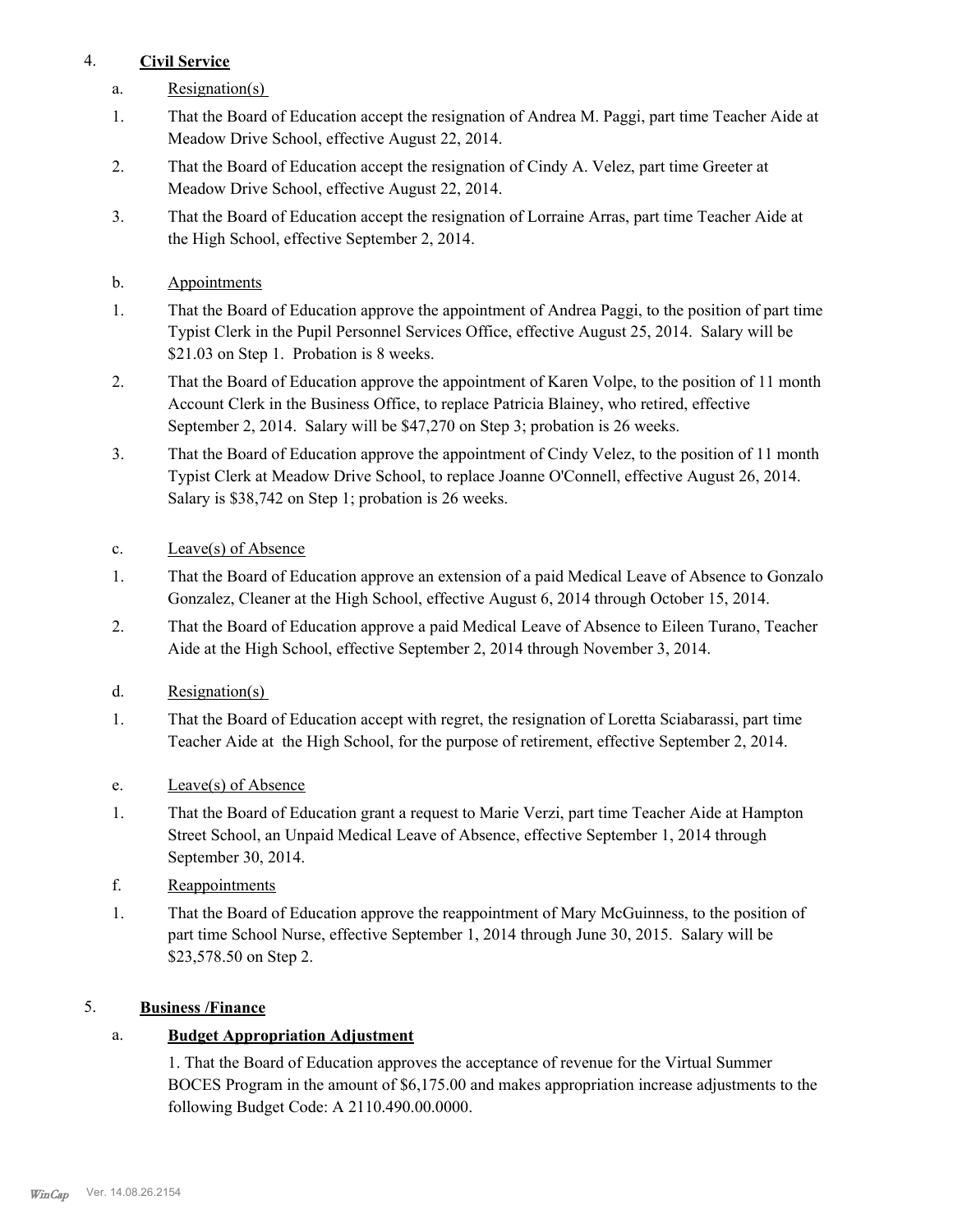2. That the Board of Education approves the acceptance of revenue for the Summer Music Program in the amount of \$15,440.00 and makes appropriation increase adjustments to the following Budget Codes: \$12,271.50 into account A 2110.159.00.2400 and \$3168.50 into account A2110.500.00.2300.

### 6. **Other**

a. Salary Increase:

1. That the Board of Education approves the 2% increase for JoAnn Greene, Internal Claims Auditor, placing her annual stipend at \$18,465 for the 2014-2015 school year, effective 7/1/14.

b. That the Board of Education approve a \$2,000 stipend for Kim Baker for the position of Training Instructor for Transportation for the school year 2014/2015.

#### **Business/Finance: Disposal of District Property** 7.

That the Board of Education approves the disposal of the following district property, according to Policy #6900, declaring them obsolete:

a. Bus 84- VIN # 1T7YN4B2341137737- due to numerous electrical problems.

### **K. Superintendent's Report**

Superintendent of Schools' Reports for 9/4/14 Presentations:

1. 2014- 2015 Board Goals

2. Summer School Program (ESY)

Superintendent Comments

| L. Executive Session Time: | p.m. |  |
|----------------------------|------|--|
| <b>Motion:</b><br>Second:  |      |  |
| Yes:                       | No:  |  |
|                            |      |  |
|                            |      |  |
|                            |      |  |
|                            |      |  |
| Passed:                    |      |  |